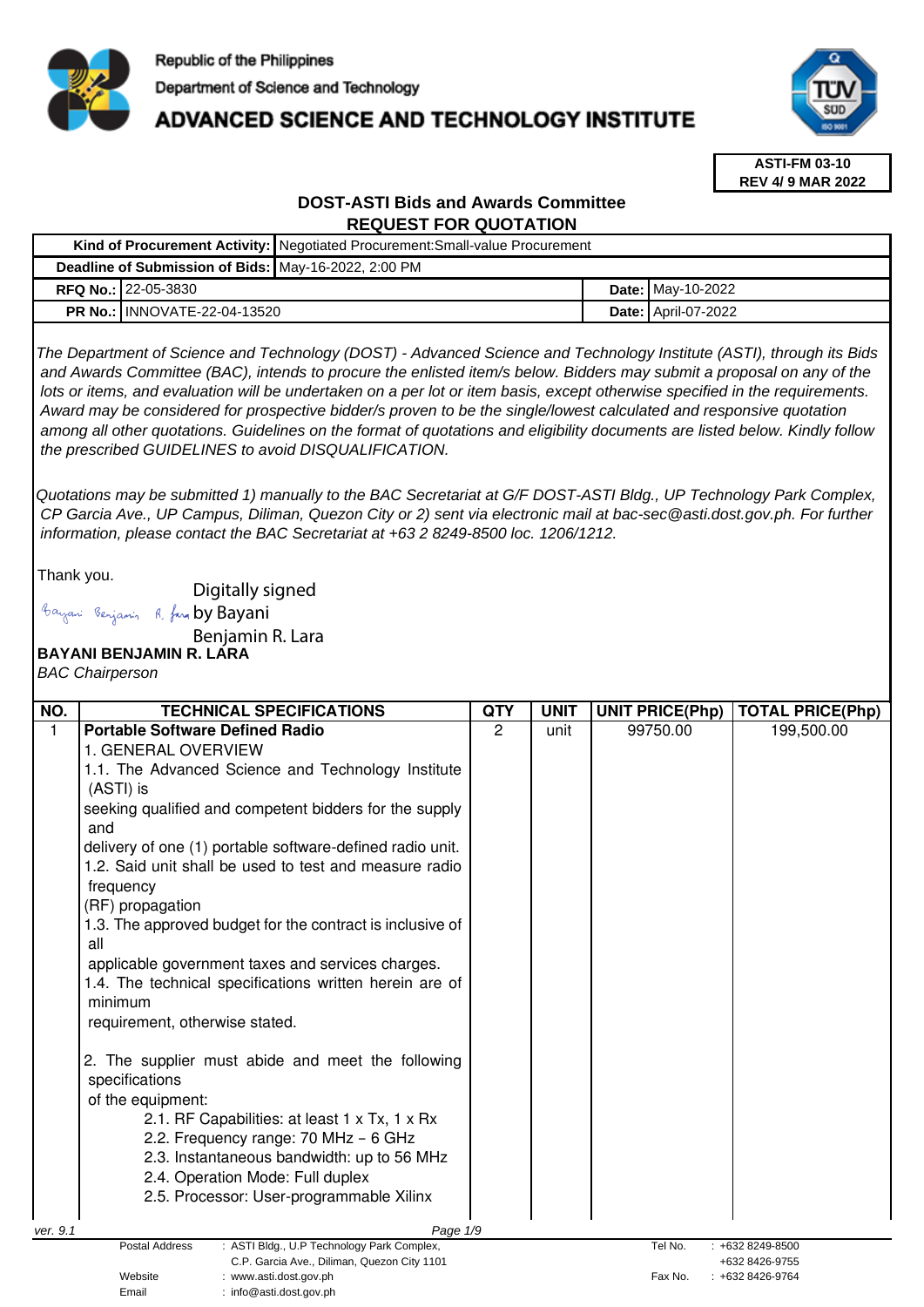| Spartan-6 FPGA                                           |          |
|----------------------------------------------------------|----------|
| 2.6. Connectivity and Power: USB 3.0, 5V                 |          |
| 2.7. Synchronization: 10 MHz clock reference             |          |
| or PPS                                                   |          |
| time reference                                           |          |
| 2.8. Peripherals: GPIO, JTAG                             |          |
| 2.9. Form Factor: 83.3 x 50.8 x 8.4 mm, Full             |          |
| Aluminum                                                 |          |
| Enclosure                                                |          |
| 2.10. Driver Support: USRP Hardware Driver               |          |
| (UHD)                                                    |          |
| open-source software API version 3.9.0                   |          |
| or later                                                 |          |
|                                                          |          |
|                                                          |          |
| 3. WARRANTY AND AFTER SALES SUPPORT                      |          |
| 3.1. The unit must carry one (1) year warranty for other |          |
| parts and                                                |          |
| services that covered defects in materials and           |          |
| workmanship.                                             |          |
| 3.2. Replacement unit should be provided for defective   |          |
| units,                                                   |          |
| fifteen (15) calendar days upon receipt of notice from   |          |
| End-users/DOST-ASTI Property and Supply Section.         |          |
| 3.2.1. Defective unit may be defined as units not        |          |
| working upon                                             |          |
| testing or units that have failed to work after testing  |          |
| within seven                                             |          |
| (7) calendar days from purchase.                         |          |
| 3.3. End- users must be able to request technical        |          |
| support by                                               |          |
|                                                          |          |
| phone or email. Moreover, technical support service      |          |
| should be                                                |          |
| available and can reached from Mondays to Fridays at     |          |
| 8am-5pm                                                  |          |
| subject upon the availability of the aforementioned.     |          |
| 3.3.1. The end-user should receive feedbacks and         |          |
| responses                                                |          |
| from the third party twenty-four (24) hours after the    |          |
| inquiry or                                               |          |
| concern was made.                                        |          |
|                                                          |          |
| 4. PAYMENT AND DELIVERY TERMS                            |          |
| 4.1. Delivery of Goods and/or performance of services    |          |
| shall be                                                 |          |
| made by the supplier within thirty (30) calendar days    |          |
| upon                                                     |          |
| issuance of Notice to Proceed.                           |          |
| 4.2. The portable software-defined radio unit must be    |          |
| brand new and unused.                                    |          |
| Payment<br>shall<br>made<br>4.3.<br>be<br>only           | upon     |
| certification/acceptance                                 |          |
| by End User to the effect that the Goods have been       |          |
| rendered or                                              |          |
| delivered in accordance with the terms of this Contract  |          |
| and have                                                 |          |
| been duly inspected and accepted. No payment shall       |          |
| be made                                                  |          |
| for services not yet rendered of for the supplies and    |          |
| material not                                             |          |
| yet delivered under this Contract.                       |          |
| ver. 9.1                                                 | Page 2/9 |
|                                                          |          |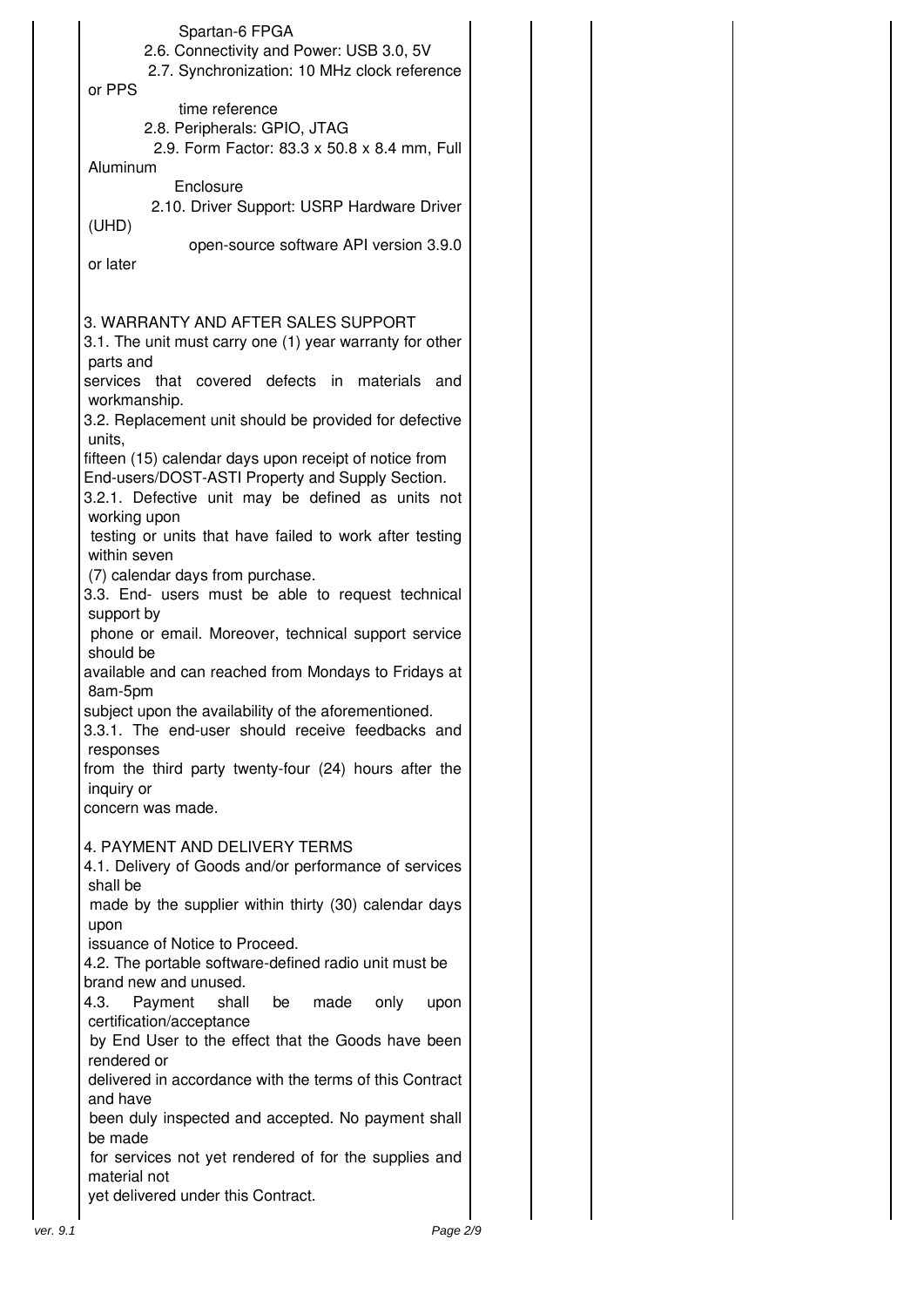| 4.4. The price of the bid must be inclusive of<br>government tax and<br>fees.                                                                                                                                                                                                                                                                                                                                                                                                                                                                                                                                                                                                                                                                                                                                                                                                                                                                                                       |   |      |           |            |
|-------------------------------------------------------------------------------------------------------------------------------------------------------------------------------------------------------------------------------------------------------------------------------------------------------------------------------------------------------------------------------------------------------------------------------------------------------------------------------------------------------------------------------------------------------------------------------------------------------------------------------------------------------------------------------------------------------------------------------------------------------------------------------------------------------------------------------------------------------------------------------------------------------------------------------------------------------------------------------------|---|------|-----------|------------|
| <b>Cable/Terrestrial Modulator for USB-2</b><br>$\overline{2}$<br>1. GENERAL OVERVIEW<br>1.1. The Advanced Science and Technology Institute<br>(ASTI) is<br>seeking qualified and competent bidders for the supply<br>and<br>delivery of one (1) cable/terrestrial modulator for USB-2<br>unit.<br>1.2. Said unit shall be used for transmitter testing.<br>1.3. The approved budget for the contract is inclusive of<br>all<br>applicable government taxes and services charges.<br>1.4. The technical specifications written herein are of<br>minimum<br>requirement, otherwise stated.<br>2. The supplier must abide and meet the following<br>specifications<br>of the equipment:<br>2.1. Interface: USB 2.0<br>2.2. RF frequency: VHF, UHF<br>36 to 1002MHz<br>2.3. Mod. bandwidth: Up to 8MHz<br>2.4. RF output level: -46 to -15dBm (QAM)<br>-49 to $-18$ dBm (OFDM)<br>2.5. Add-on Modulation Option: Should be<br>able to                                                  | 1 | unit | 155000.00 | 155,000.00 |
| accommodate ISDB-T as an add-on<br>modulation<br>option                                                                                                                                                                                                                                                                                                                                                                                                                                                                                                                                                                                                                                                                                                                                                                                                                                                                                                                             |   |      |           |            |
| 3. WARRANTY AND AFTER SALES SUPPORT<br>3.1. The unit must carry one (1) year warranty for other<br>parts and<br>services that covered defects in materials and<br>workmanship.<br>3.2. Replacement unit should be provided for defective<br>units,<br>fifteen (15) calendar days upon receipt of notice from<br>End-users/DOST-ASTI Property and Supply Section.<br>3.2.1. Defective unit may be defined as units not<br>working upon<br>testing or units that have failed to work after testing<br>within seven<br>(7) calendar days from purchase.<br>3.3. End- users must be able to request technical<br>support by<br>phone or email. Moreover, technical support service<br>should be<br>available and can reached from Mondays to Fridays at<br>8am-5pm<br>subject upon the availability of the aforementioned.<br>3.3.1. The end-user should receive feedbacks and<br>responses<br>from the third party twenty-four (24) hours after the<br>inquiry or<br>concern was made. |   |      |           |            |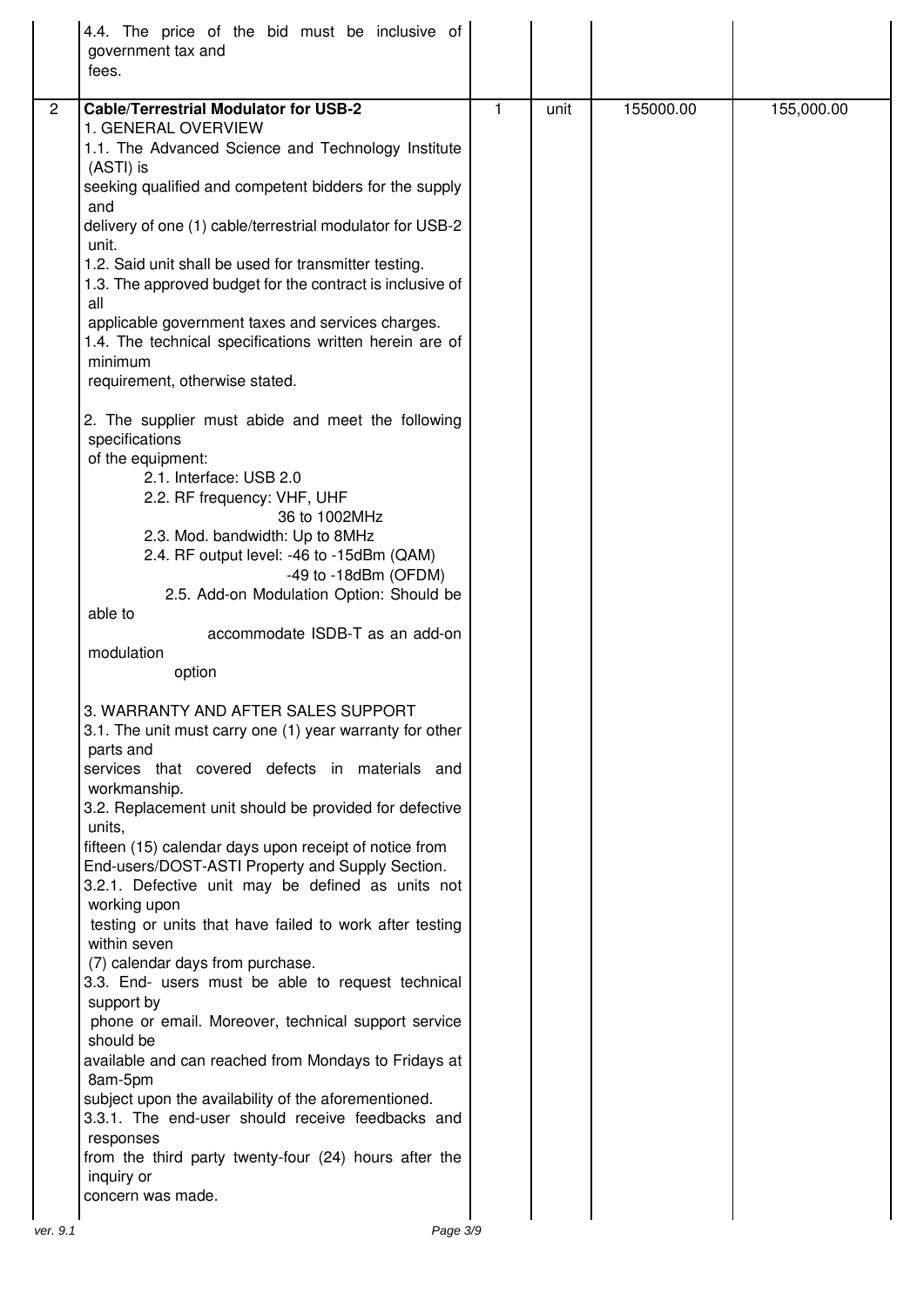| 4. PAYMENT AND DELIVERY TERMS<br>4.1. Delivery of Goods and/or performance of services<br>shall be<br>made by the supplier within thirty (30) calendar days<br>upon<br>issuance of Notice to Proceed.<br>4.2. The cable/terrestrial modulator for USB-2 unit must<br>be<br>brand new and unused.<br>4.3.<br>Payment<br>shall<br>be<br>made<br>only<br>upon<br>certification/acceptance<br>by End User to the effect that the Goods have been<br>rendered or<br>delivered in accordance with the terms of this Contract<br>and have<br>been duly inspected and accepted. No payment shall<br>be made<br>for services not yet rendered of for the supplies and<br>material not<br>yet delivered under this Contract.<br>4.4. The price of the bid must be inclusive of<br>government tax and<br>fees.                                                                                                                                                                                                                                                                                                                                                                                                                                                                  |   |      |          |           |
|----------------------------------------------------------------------------------------------------------------------------------------------------------------------------------------------------------------------------------------------------------------------------------------------------------------------------------------------------------------------------------------------------------------------------------------------------------------------------------------------------------------------------------------------------------------------------------------------------------------------------------------------------------------------------------------------------------------------------------------------------------------------------------------------------------------------------------------------------------------------------------------------------------------------------------------------------------------------------------------------------------------------------------------------------------------------------------------------------------------------------------------------------------------------------------------------------------------------------------------------------------------------|---|------|----------|-----------|
| 3<br>ISDB-T Modulation Option for Cable/Terrestrial<br><b>Modulator for USB-2</b><br>1. GENERAL OVERVIEW<br>1.1. The Advanced Science and Technology Institute<br>(ASTI) is<br>seeking qualified and competent bidders for the supply<br>and<br>delivery of one (1) ISDB-T modulation option add-on for<br>a<br>cable/terrestrial modulator for USB-2 unit.<br>1.2. The said add-on will be used for transmitter testing.<br>1.3. The approved budget for the contract is inclusive of<br>all<br>applicable government taxes and services charges.<br>1.4. The technical specifications written herein are of<br>minimum<br>requirement, otherwise stated.<br>2. The supplier must abide and meet the following<br>specifications<br>of the add-on option:<br>2.1. Compatibility: The add-on option should<br>be<br>compatible to the Dektec DTU-215<br>Cable/terrestrial<br>modulator for USB-2<br>3. WARRANTY AND AFTER SALES SUPPORT<br>3.1. The unit must carry one (1) year warranty for other<br>parts and<br>services that covered defects in materials and<br>workmanship.<br>3.2. Replacement unit should be provided for defective<br>units,<br>fifteen (15) calendar days upon receipt of notice from<br>End-users/DOST-ASTI Property and Supply Section. | 1 | unit | 82000.00 | 82,000.00 |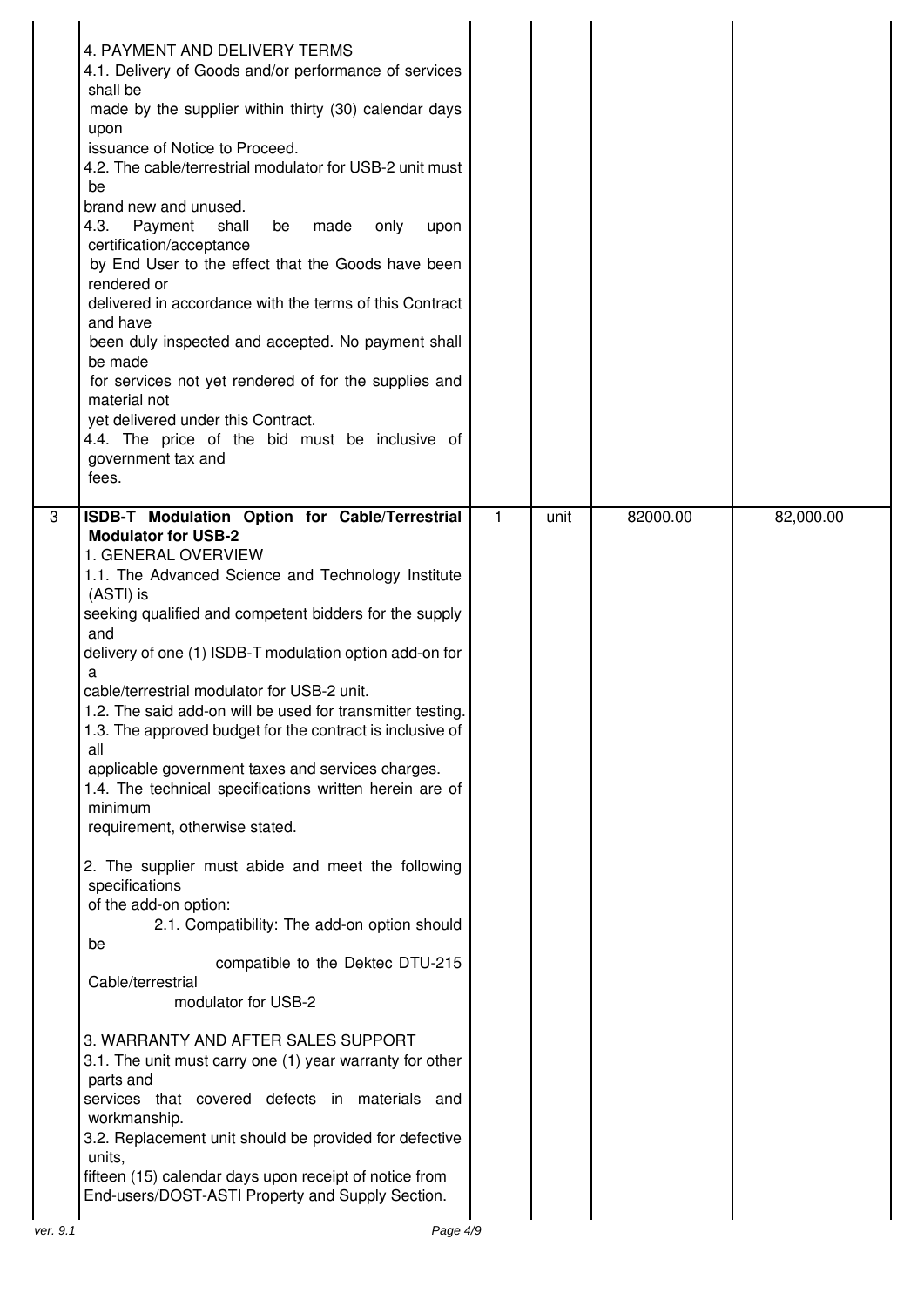| 3.2.1. Defective unit may be defined as units not<br>working upon<br>testing or units that have failed to work after testing<br>within seven<br>(7) calendar days from purchase.<br>3.3. End- users must be able to request technical<br>support by<br>phone or email. Moreover, technical support service<br>should be<br>available and can reached from Mondays to Fridays at<br>8am-5pm<br>subject upon the availability of the aforementioned.<br>3.3.1. The end-user should receive feedbacks and<br>responses<br>from the third party twenty-four (24) hours after the<br>inquiry or<br>concern was made.<br>4. PAYMENT AND DELIVERY TERMS<br>4.1. Delivery of Goods and/or performance of services<br>shall be<br>made by the supplier within thirty (30) calendar days<br>upon<br>issuance of Notice to Proceed.<br>4.2. The cable/terrestrial modulator for ISDB-T<br><b>Modulation Option</b><br>unit must be brand new and unused.<br>Payment<br>4.3.<br>shall<br>only<br>made<br>be<br>upon<br>certification/acceptance<br>by End User to the effect that the Goods have been<br>rendered or<br>delivered in accordance with the terms of this Contract<br>and have<br>been duly inspected and accepted. No payment shall<br>be made<br>for services not yet rendered of for the supplies and<br>material not<br>yet delivered under this Contract.<br>4.4. The price of the bid must be inclusive of<br>government tax and<br>fees. |              |      |          |           |
|--------------------------------------------------------------------------------------------------------------------------------------------------------------------------------------------------------------------------------------------------------------------------------------------------------------------------------------------------------------------------------------------------------------------------------------------------------------------------------------------------------------------------------------------------------------------------------------------------------------------------------------------------------------------------------------------------------------------------------------------------------------------------------------------------------------------------------------------------------------------------------------------------------------------------------------------------------------------------------------------------------------------------------------------------------------------------------------------------------------------------------------------------------------------------------------------------------------------------------------------------------------------------------------------------------------------------------------------------------------------------------------------------------------------------------------------------|--------------|------|----------|-----------|
| $\overline{4}$<br><b>Reflow Oven</b><br>1. GENERAL OVERVIEW<br>1.1. The Advanced Science and Technology Institute<br>(ASTI) is<br>seeking qualified and competent bidders for the supply<br>and<br>delivery of one (1) reflow oven unit.<br>1.2. Said unit shall be used for reflow soldering of<br>surface<br>mount electronic components.<br>1.3. The approved budget for the contract is inclusive of<br>all<br>applicable government taxes and services charges.<br>1.4. The technical specifications written herein are of<br>minimum<br>requirement, otherwise stated.<br>2. The supplier must abide and meet the following<br>specifications                                                                                                                                                                                                                                                                                                                                                                                                                                                                                                                                                                                                                                                                                                                                                                                              | $\mathbf{1}$ | unit | 21000.00 | 21,000.00 |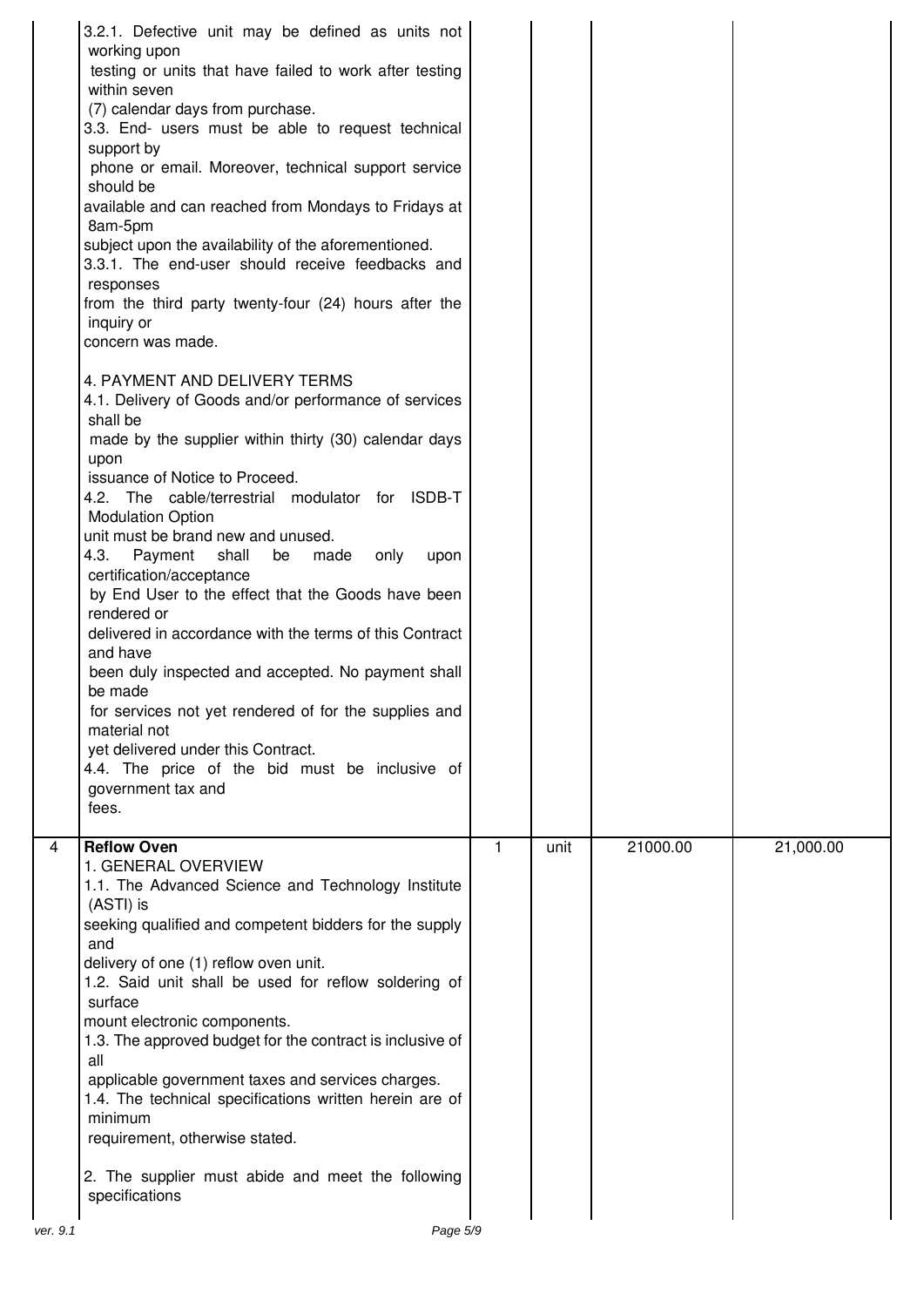| of the equipment:<br>2.1. 110V / 220V Reflow                                                                                                                                                                                                                                                                                                                                                                                                                                                                                                                                                                                                                                                                                                                                     |                |      |          |           |
|----------------------------------------------------------------------------------------------------------------------------------------------------------------------------------------------------------------------------------------------------------------------------------------------------------------------------------------------------------------------------------------------------------------------------------------------------------------------------------------------------------------------------------------------------------------------------------------------------------------------------------------------------------------------------------------------------------------------------------------------------------------------------------|----------------|------|----------|-----------|
| 2.2. Equipment Infrared Reflow Oven Furnace<br><b>IC Heater</b>                                                                                                                                                                                                                                                                                                                                                                                                                                                                                                                                                                                                                                                                                                                  |                |      |          |           |
| <b>BGA Rework Station</b><br>3. WARRANTY AND AFTER SALES SUPPORT<br>3.1. The unit must carry one (1) year warranty for other<br>parts and<br>services that covered defects in materials and<br>workmanship.<br>3.2. Replacement unit should be provided for defective<br>units,<br>fifteen (15) calendar days upon receipt of notice from<br>End-users/DOST-ASTI Property and Supply Section.<br>3.2.1. Defective unit may be defined as units not<br>working upon<br>testing or units that have failed to work after testing<br>within seven<br>(7) calendar days from purchase.<br>3.3. End- users must be able to request technical<br>support by<br>phone or email. Moreover, technical support service<br>should be<br>available and can reached from Mondays to Fridays at |                |      |          |           |
| 8am-5pm<br>subject upon the availability of the aforementioned.<br>3.3.1. The end-user should receive feedbacks and<br>responses                                                                                                                                                                                                                                                                                                                                                                                                                                                                                                                                                                                                                                                 |                |      |          |           |
| from the third party twenty-four (24) hours after the<br>inquiry or<br>concern was made.                                                                                                                                                                                                                                                                                                                                                                                                                                                                                                                                                                                                                                                                                         |                |      |          |           |
| 4. PAYMENT AND DELIVERY TERMS<br>4.1. Delivery of Goods and/or performance of services<br>shall be<br>made by the supplier within thirty (30) calendar days<br>upon<br>issuance of Notice to Proceed.                                                                                                                                                                                                                                                                                                                                                                                                                                                                                                                                                                            |                |      |          |           |
| 4.2. The reflow oven unit must be brand new and<br>unused.<br>Payment<br>shall<br>4.3.<br>be<br>made<br>only<br>upon<br>certification/acceptance<br>by End User to the effect that the Goods have been<br>rendered or                                                                                                                                                                                                                                                                                                                                                                                                                                                                                                                                                            |                |      |          |           |
| delivered in accordance with the terms of this Contract<br>and have<br>been duly inspected and accepted. No payment shall<br>be made<br>for services not yet rendered of for the supplies and<br>material not                                                                                                                                                                                                                                                                                                                                                                                                                                                                                                                                                                    |                |      |          |           |
| yet delivered under this Contract.<br>4.4. The price of the bid must be inclusive of<br>government tax and<br>fees.                                                                                                                                                                                                                                                                                                                                                                                                                                                                                                                                                                                                                                                              |                |      |          |           |
| <b>Wireless Portable Gadget</b><br>5<br>1. GENERAL OVERVIEW<br>1.1. The Advanced Science and Technology Institute<br>(ASTI) is<br>seeking qualified and competent bidders for the supply                                                                                                                                                                                                                                                                                                                                                                                                                                                                                                                                                                                         | $\overline{2}$ | unit | 19000.00 | 38,000.00 |
| ver. 9.1                                                                                                                                                                                                                                                                                                                                                                                                                                                                                                                                                                                                                                                                                                                                                                         | Page 6/9       |      |          |           |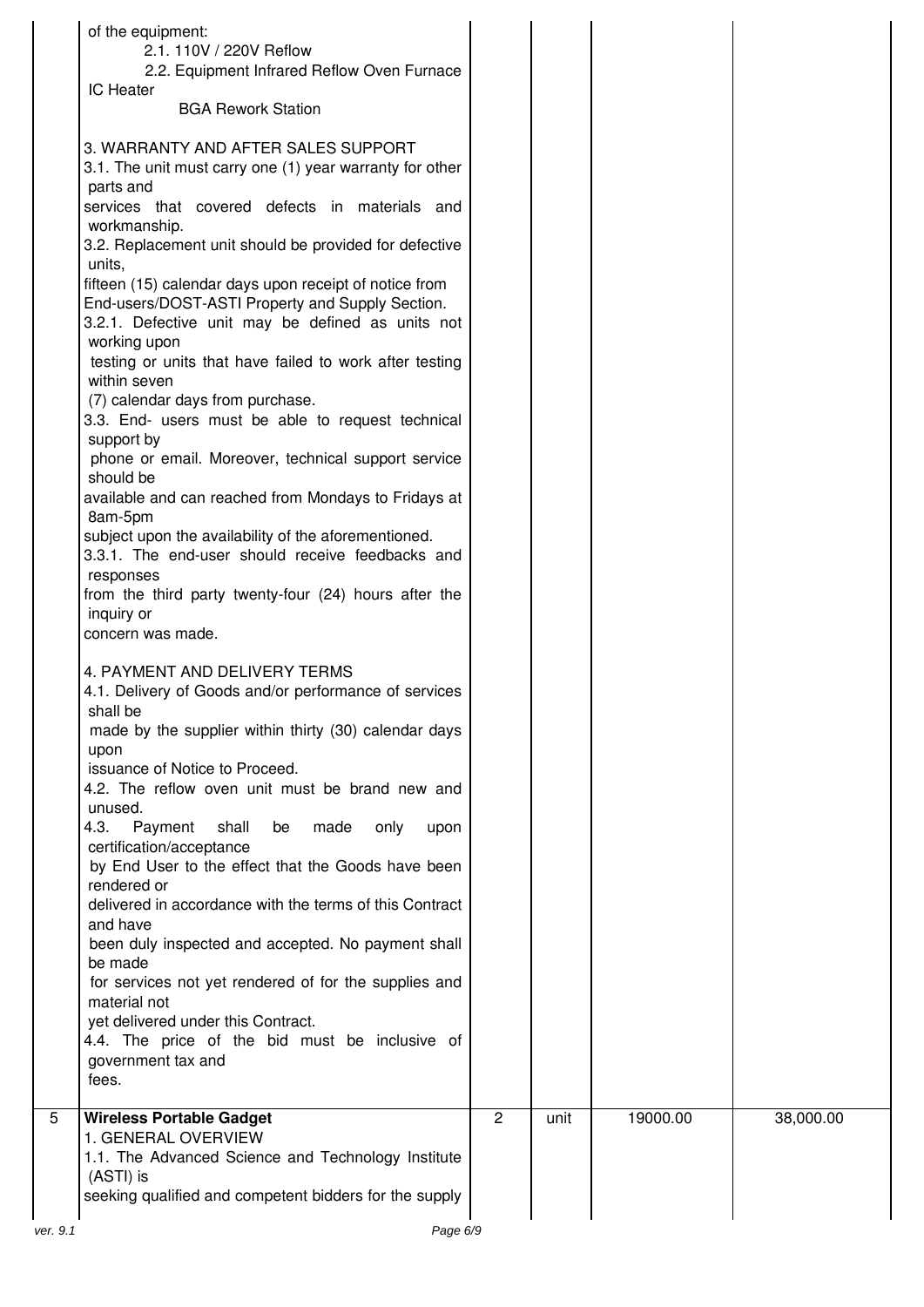| and                                                                                                        |  |  |
|------------------------------------------------------------------------------------------------------------|--|--|
| delivery of two (2) wireless portable gadget unit.                                                         |  |  |
| 1.2. Said unit shall be used for field testing, simulations,<br>and                                        |  |  |
| presentations.                                                                                             |  |  |
| 1.3. The approved budget for the contract is inclusive of                                                  |  |  |
| all                                                                                                        |  |  |
| applicable government taxes and services charges.                                                          |  |  |
| 1.4. The technical specifications written herein are of<br>minimum                                         |  |  |
| requirement, otherwise stated.                                                                             |  |  |
|                                                                                                            |  |  |
| 2. The supplier must abide and meet the following                                                          |  |  |
| specifications                                                                                             |  |  |
| of the equipment:<br>2.1. 10 inch screen size or equivalent                                                |  |  |
| 2.2. Lightweight                                                                                           |  |  |
| 2.3. Operating system: Android                                                                             |  |  |
| 2.4. Storage: Up to 128GB                                                                                  |  |  |
| 2.5. Processor: MediaTek Helio P22T,<br>octa-core, 4 x A53                                                 |  |  |
| @ 2.3GHz, 4 x A53 @ 1.6GHz                                                                                 |  |  |
|                                                                                                            |  |  |
| 3. WARRANTY AND AFTER SALES SUPPORT                                                                        |  |  |
| 3.1. The unit must carry one (1) year warranty for other                                                   |  |  |
| parts and<br>services that covered defects in materials and                                                |  |  |
| workmanship.                                                                                               |  |  |
| 3.2. Replacement unit should be provided for defective                                                     |  |  |
| units,                                                                                                     |  |  |
| fifteen (15) calendar days upon receipt of notice from<br>End-users/DOST-ASTI Property and Supply Section. |  |  |
| 3.2.1. Defective unit may be defined as units not                                                          |  |  |
| working upon                                                                                               |  |  |
| testing or units that have failed to work after testing                                                    |  |  |
| within seven                                                                                               |  |  |
| (7) calendar days from purchase.<br>3.3. End- users must be able to request technical                      |  |  |
| support by                                                                                                 |  |  |
| phone or email. Moreover, technical support service                                                        |  |  |
| should be                                                                                                  |  |  |
| available and can reached from Mondays to Fridays at<br>8am-5pm                                            |  |  |
| subject upon the availability of the aforementioned.                                                       |  |  |
| 3.3.1. The end-user should receive feedbacks and                                                           |  |  |
| responses                                                                                                  |  |  |
| from the third party twenty-four (24) hours after the                                                      |  |  |
| inquiry or<br>concern was made.                                                                            |  |  |
|                                                                                                            |  |  |
| 4. PAYMENT AND DELIVERY TERMS                                                                              |  |  |
| 4.1. Delivery of Goods and/or performance of services                                                      |  |  |
| shall be<br>made by the supplier within thirty (30) calendar days                                          |  |  |
| upon                                                                                                       |  |  |
| issuance of Notice to Proceed.                                                                             |  |  |
| 4.2. The Wireless Portable Gadget unit must be brand                                                       |  |  |
| new                                                                                                        |  |  |
| and unused.<br>4.3.<br>Payment<br>shall<br>made<br>only<br>upon<br>be                                      |  |  |
| certification/acceptance                                                                                   |  |  |
|                                                                                                            |  |  |
| Page 7/9<br>ver. 9.1                                                                                       |  |  |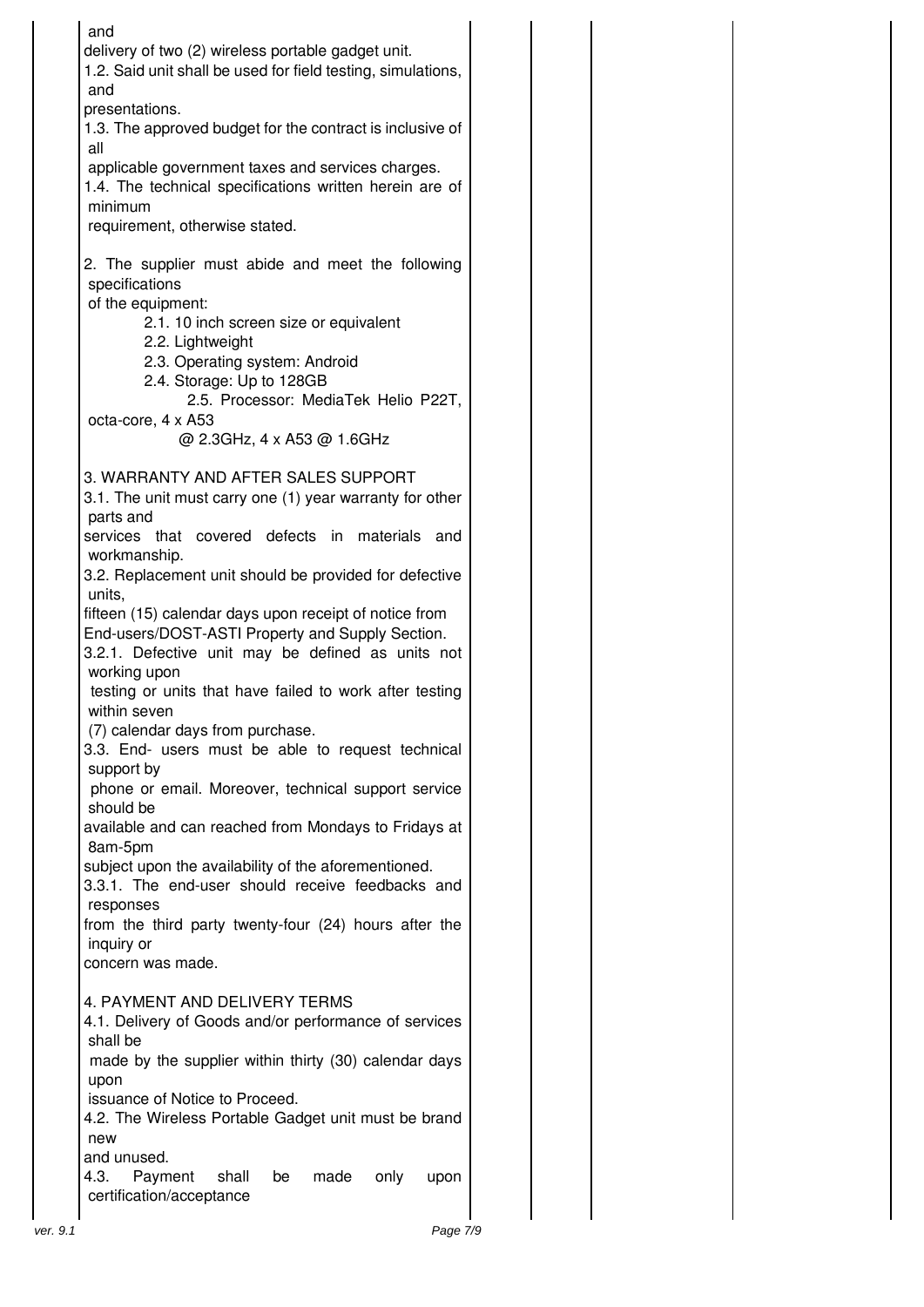

- a. Omnibus Sworn Statement (shall be required only for procurement projects with ABC above P50,000.00)
- b. Income/Business Tax Return (For ABCs above P500,000.00)

## **For Procurement of Infrastructure**

- 1. Upon submission of quotation
	- a. Valid PhilGEPS Registration Number / Organization ID
	- b. Valid Mayor's/Business Permit
	- c. Valid PCAB License
- 2. Upon issuance of NOA
	- a. Omnibus Sworn Statement (shall be required only for procurement projects with ABC above P50,000.00)
	- b. Income/Business Tax Return (For ABCs above P500,000.00)